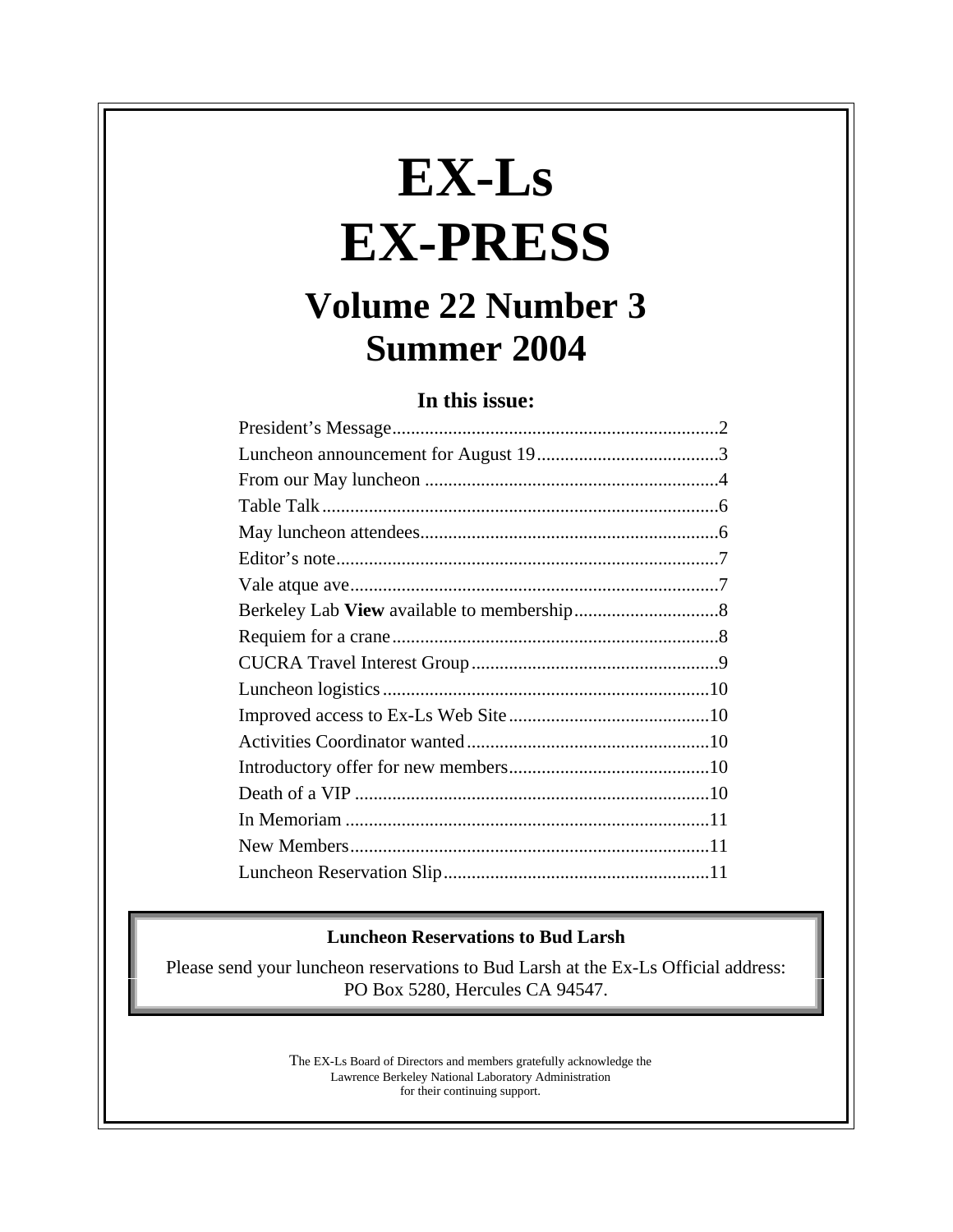Volume 22 #3: Summer 2004 (Published July 2004)

#### **PRESIDENTS MESSAGE**

## Sig Rogers

Time flies when you're having fun. Here it is the middle of July already and the vegetables I was to plant early this year still haven't been planted and will probably get put off to next year as other major chores (I won't go into here) take precedence. It's not as if I'm not doing anything, it's just that I'm having fun and that takes a lot of time.

After our last lunch on May 20th Cindy and I flew to London. We spent a leisurely week there in a small Bayswater hotel adjusting to the time zone, doing walking tours, the "Lion King" and a day out to the Weald of Kent. We then picked up our rental car, an Alfa Romeo, and began our adventurous drive through London traffic, heading for a two week driving tour of England, Wales and Scotland. Returning to London, we spent a couple of days at the Thistle Tower Hotel (booked through NCL our cruise ship company). Our room was so close to Tower Bridge you could almost touch it. We embarked from Dover on a 12 day cruise with stops and side trips to Hamburg and Warnemunde in Germany as the ship traversed the Kiel Canal to the Baltic Sea. We then made stops at Stockholm, Sweden, Helsinki and Porvoo, Finland, and St. Petersburg, Russia, then back through the Baltic to Copenhagen, Denmark. We returned to Dover through the North Sea. Each of these stops has stories to go with them. Hopefully it will soon get documented for the newsletter.

Inge Henle has resigned as Activities Coordinator. I wish her well and we will miss her dearly. Meanwhile Tom Beales is filling in coordinating with Spengers. Please mail your lunch checks on time to Bud Larsh. No volunteers have stepped up as of yet to replace Inge as Activities Coordinator. Please consider this opportunity. At the last lunch there were a number of people unhappy with the tight spacing of the seating arrangements. Tom Beales will make our concerns clear to Spengers.

As of this writing, we still don't know the final status of the Lab's funding for EX-L's membership in the UC Retirement Center. However, in my conversation with Richard Takahashi this morning, he said that the Lab is supporting EX-L's for a membership of two years. He is preparing a purchase order. It is subject to FY05 funding and final approval will not be known until after October. Meanwhile our membership continues and we should take advantage of the offered programs.

There has been concern among the EX-L Board about our lack of a clear policy for making charitable contributions when those occasions arise. It is the consensus of the Board that contributions should be limited to local charitable organizations that directly benefit needy seniors. If you disagree with this, please contact me.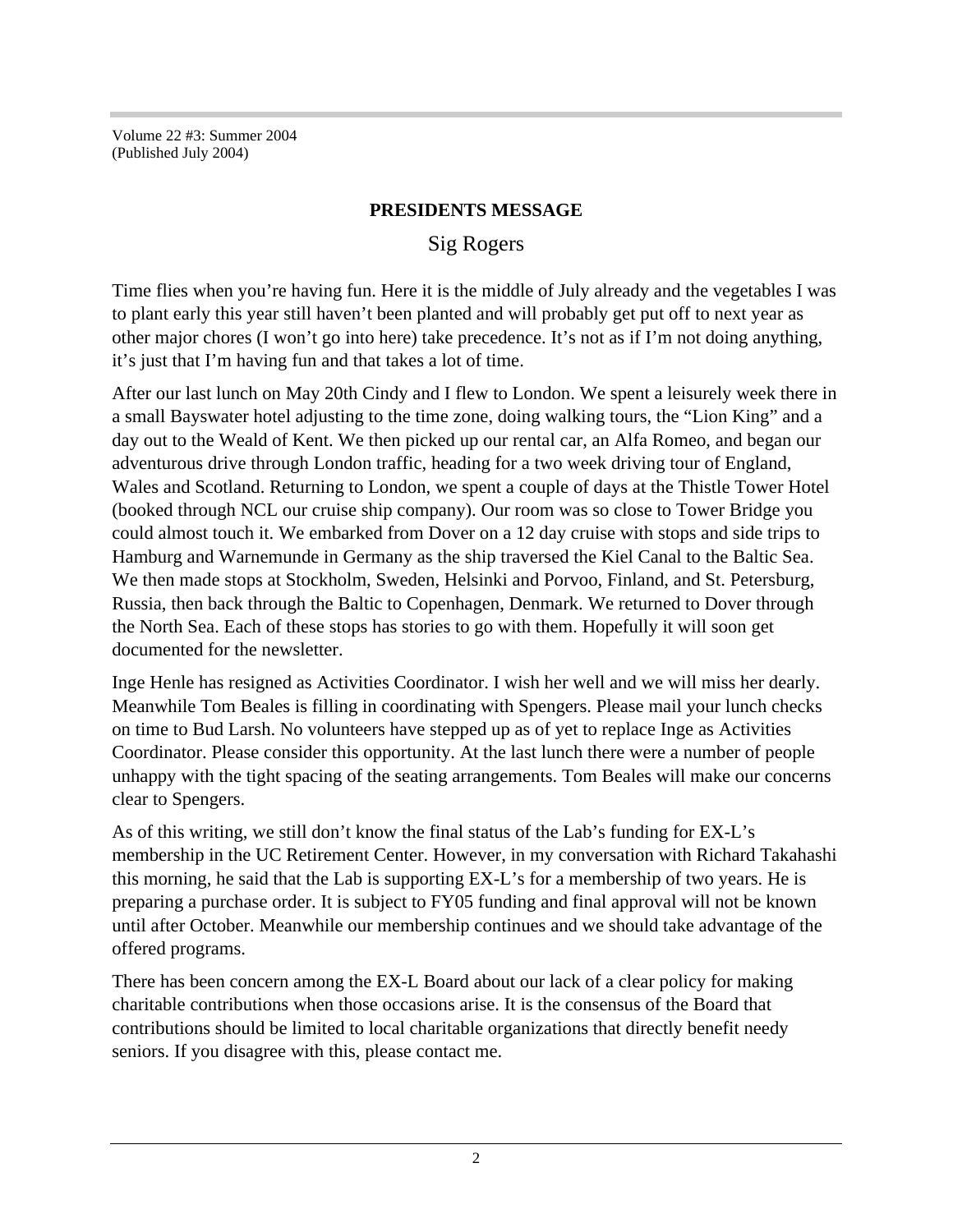

# **2004 Summer Lunch**

| Date:                | Thursday, August 19, 2004                                                                                                              |  |  |
|----------------------|----------------------------------------------------------------------------------------------------------------------------------------|--|--|
| Where:               | <b>Spenger's Fresh Fish Grotto</b><br>1919 Fourth St.<br><b>Berkeley</b>                                                               |  |  |
| Time:                | No-host Bar: 11:30 AM<br><b>Lunch Served: 12:00 Noon</b>                                                                               |  |  |
| Speaker:             | George Reyes, Director, Facilities Division, LBNL                                                                                      |  |  |
| Subject:             | The Laboratory's Long Range Development Plan                                                                                           |  |  |
| Menu:                | Bay Shrimp Louie Salad (with cup of chowder)<br>Salmon (with dinner salad)<br>Flatiron Steak w/mushroom demi-glaze (with dinner salad) |  |  |
| Cost:                | \$18 per person (PREPAID)                                                                                                              |  |  |
| <b>Reservations:</b> | Payable to EX-Ls. Send to Bud Larsh<br><b>PO Box 5280</b><br>Hercules, CA 94547                                                        |  |  |
|                      | Spenger's management policy makes it absolutely imperative                                                                             |  |  |

**(Reservation slip on last page)**

**that they receive reservations by August 13, 2004**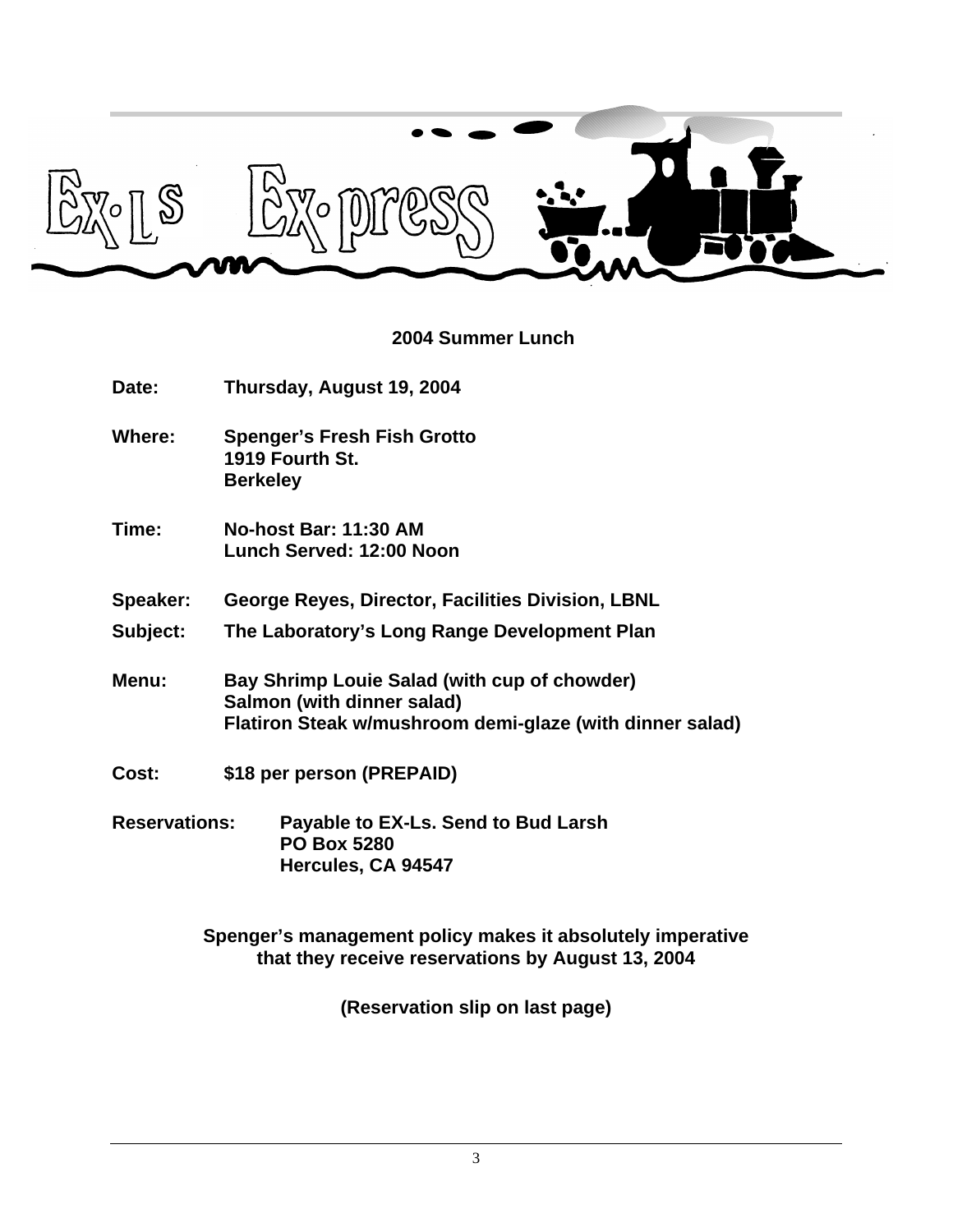## **From our February lunch**

*Reported by Gene Binnall, EX-Ls First Vice-President*: Our speaker for the May 20<sup>th</sup> Luncheon was Professor Robert Full of the Department of Integrative Biology at UC Berkeley. His topic: "Bipedal Cockroaches, Galloping Ghosts and Gripping Geckos: Bio-inspired Robots, Artificial Muscles, and Adhesives".

Professor Full directs the Poly-P.E.D.A.L. Laboratory at UCB, which studies the Performance, Energetics and Dynamics of Animal Locomotion (P.E.D.A.L.) in many-footed creatures. His fascinating and entertaining presentation made it clear why he can count among his honors a Distinguished Teaching Award (1996), a Chancellor's Professorship (1997), and a Goldman Professorship for teaching (1998).

Integrative Biology examines many levels of organisms operating across the full range of landscapes from the molecular to the ecosystem, employing several disciplines beyond what we normally consider the biological, including engineering, mathematics, and computer science. It had its origins in Leland Stanford's famous bet with a friend that "horses run when they are trotting". That is, that all four hooves are off the ground at some point during each stride. To prove his point, he hired a famous photographer from San Francisco, Eadweard Muybridge, to take a rapid sequence of photos with a new type of camera. (Stanford won his bet.)

Professor Full and his students use the same basic principles in their lab today, except that they use digital high-speed video cameras that capture more than 1000 frames per second, and they have six of them. They now study such things as a cockroach running on a treadmill. Other fascinating action video examples that he showed included a scorpion (8 legs and a tail), an ant and a cockroach (6 legs each), a 44-legged centipede, and an 8-legged sideways galloping ghost crab that can go up to 4 meters per second as it runs sideways on the beach.

The animal's leg motions are studied by taking high-speed video images up through the bottom of a glass plate as they run, then making computer models to study the motions of all the legs to understand how they move, individually and collectively. A "force platform" is used to measure forces up-and-down, side-to-side, and back-to-front. More detailed measurements of the force exerted by each individual leg are made by photographing up through a photoelastic material with a polarizing filter above and below, and measuring light transmission through the material. The more force from each leg, the more light that is transmitted through the stressed material. The first time that Full did this with one of his undergraduate students, she purchased Jell-O from Safeway as the photoelastic material, which worked quit well except that she had purchased orange flavored Jell-O. The problem is that the animals stopped to eat the Jell-O. They now use unflavored Jell-O, and it works "beautifully well".

Full believes strongly that one key to the richness of his research results is the diversity of the organisms that have been studied by his team. Whether you have two legs, four legs, six legs, or eight legs you run using the same pattern. Multiple legs on each side work in simple coordinated patterns similar to the function of each leg of a human. When you run, your legs act like springloaded inverted pendulums, i.e., pogo sticks.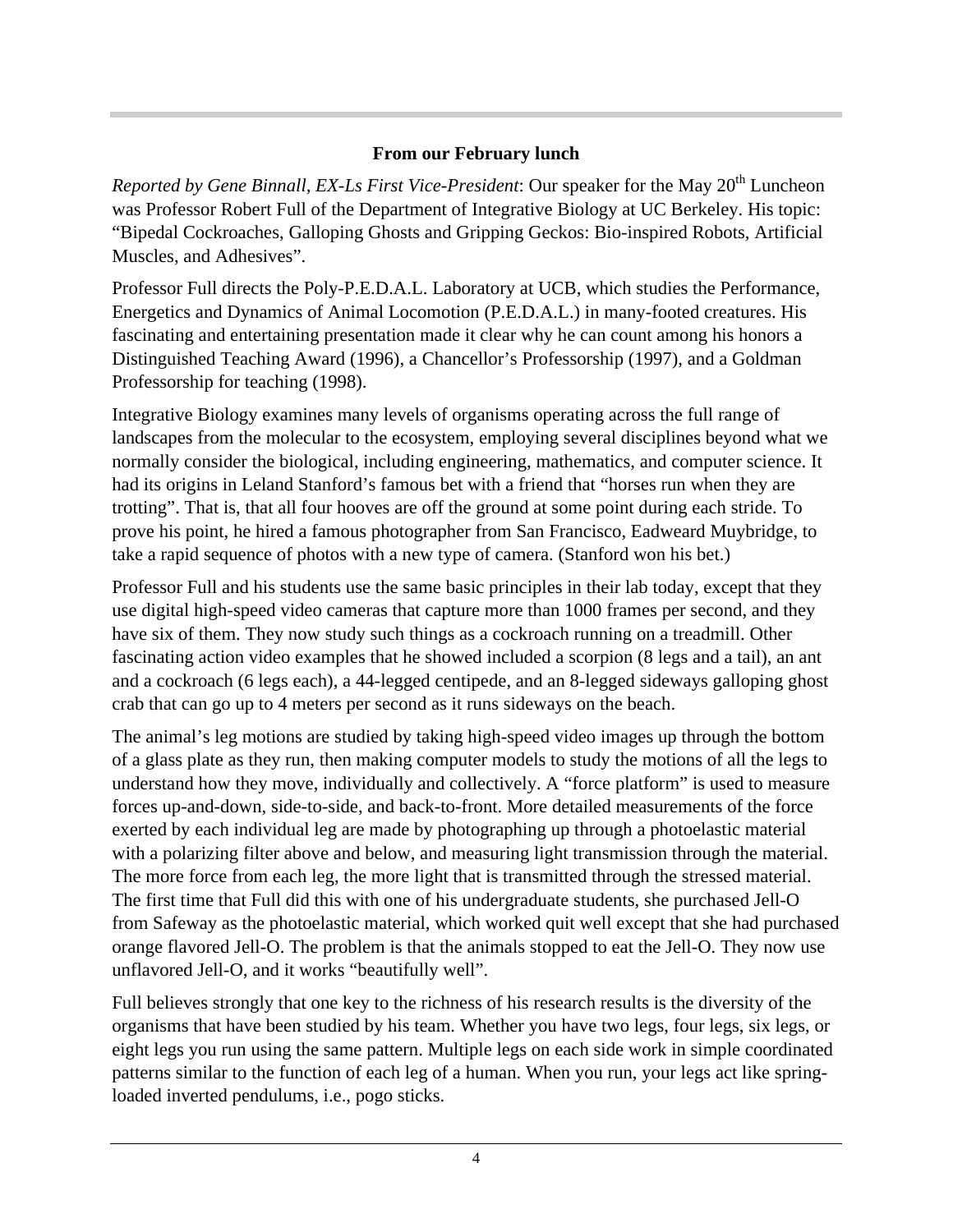Full showed a video of an American cockroach, "the animal you think you don't have in your kitchen". At normal speed it used all six legs and moved with its body parallel to the treadmill, but at its highest speeds it tipped up and ran on only two legs much like a human sprinter. It becomes bipedal and can actually leave the ground. This type of study has led to some wonderful collaborations, such as working with Pixar on the Pixar/Disney movie, *A Bugs Life*. Further studies as a result of the work with the Pixar artists led to the discovery that side-to-side motion as these creatures ran provided self-stabilization. This turned out to be extremely important in the development of multi-legged stable robots. Additional collaborations have led to the development of new materials that provide tuned springy legs, even leading to research on artificial muscles. These collaborations have resulted in the development of relatively simple robots using spring-loaded legs that outperform the popular wheeled robots, especially over rough terrain. To illustrate his point, Full compared present Mars rovers using wheels, that confine them to relatively smooth flat surfaces, with a six-legged robot photographed moving over rough rocky terrain with little trouble. He even tinted the video orange for the proper Mars effect.

The gecko is one of the most extraordinary of the creatures in the repertoire of mini-beasts that Professor Full and his students have studied. This little lizard can move up a wall, or across a ceiling, even a smooth glass window, with the same ease that it moves across a horizontal surface. "Basically it can go anywhere it want." Full showed a split video of two geckos running side-by-side at the relatively high speed of one-meter per second, one running up a wall and one running on the ground. We were challenged to tell which was which - not obvious, but our group did better than other groups before. "How can they do this?" Full's team found that the answer is in their bazaar toes. [*Note to Gene: Beware of spellcheck! One doubts that the geckos got their toes at a bazaar. Ed.*] Part of the secret is that their toes rapidly uncurl and peel away from the surface as the gecko runs. The rest of the secret is that the gecko's toes are covered with a billion or so microscopic hairs. They are so small that they can get close enough to the molecules of the surface over which the gecko travels for intermolecular forces of attraction to take place, i.e., Van der Waals forces (weak intermolecular attraction). The individual attraction of each hair is relatively weak, but billions of these forces make for very good adhesion. Working with Full, a UC Berkeley Engineering professor, Ron Fearing, has recently been able to synthesize the first self-cleaning dry adhesive out of polyurethane by simulating a simpler form of hair. UC holds the patent, and the applications are endless - everything from adhesive for Band-Aids to robots that can inspect NASA shuttles and satellites while in space. It can move computer chips in a vacuum without scratching them, and it even works under water.

Professor Full's research has been featured in the popular press such as newspapers, various science magazines, and on several television shows (CNN, NBC Today Show, ABC World News Tonight, Discovery Channel). I recently received my July 2004 issue of *Discover* magazine and found another article covering his research, "Building the Perfect Pest: Inspired by roaches, a biologist creates robots that wobble but don't fall down".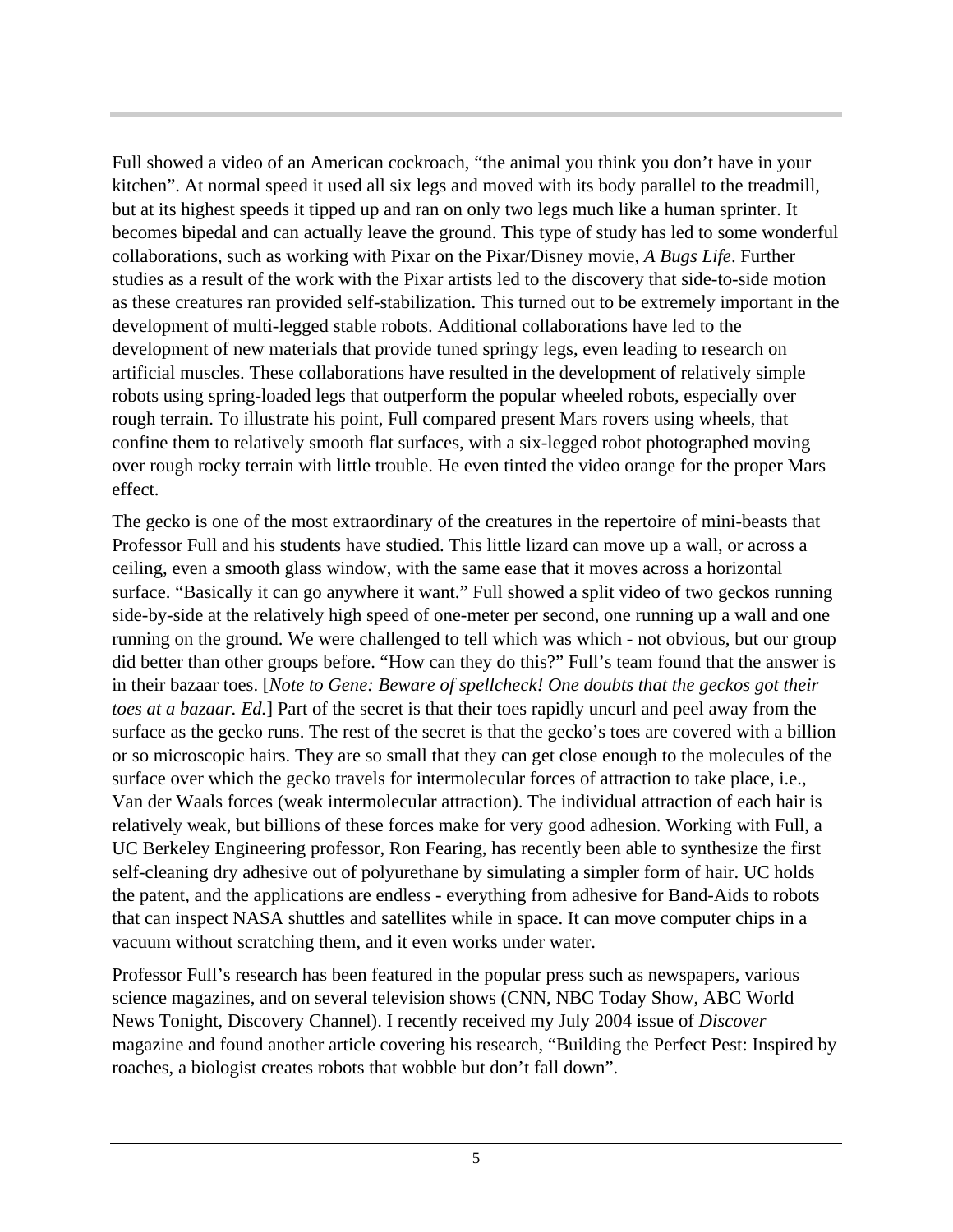You can go to the following web sites for additional information on Professor Full's work and some darn good video clips:

http://www.berkeley.edu/news/media/releases/2002/09/rfull/rfull.html http://www.berkeley.edu/news/media/releases/2002/08/26\_gecko.html http://polypedal.berkeley.edu/Bioinspire/Robotics.html

*Table Talk in May:* Elmer Silva reports that it can be rewarding to get the lead out. He supervised the removal and recycling of waste lead from the Richmond Rod & Gun Club range. (There was more than 45 tons of the stuff!) The Shigleys are enjoying the wild life in Placer County. (Actually, it's just the wildlife: turkeys, peacocks, ducks, geese, coyotes, foxes, deer, a mountain lion, and lots of miscellaneous birds.) Sybil Donn (known as Bif Cole when she was at the Lab in the 50s) enjoyed her first visit to an Ex-Ls lunch. Hester Yee also made a rare visit, "thanks to Kay "Ducky" Lucas". She's been spending her time traveling and in Iowa, which is quite different from the Bay Area.

Others with travel-related stories include the Francks, the Dahls, the Kaufmanns, the Stevenses, the Kadyks, and the Rogerses. Jack and Darlene were at his Navy reunion in Chicago, and claim that the traffic to and from O'Hare is even worse than Bay Area traffic. Eleanor and Per did sand and stars in Arizona: San Xavier del Bac, Kitt Peak, Sedona, Barringer Meteor Crater [the only place I know where they built a free-standing brick wall just so they could put a hole in it to frame a beautiful view of Mount Humphries…Ed.], Lowell Observatory (where the Martian "canals" were first seen and Pluto was discovered). They also inspected the Grand Canyon both by helicopter and from the Rim Trail. Bob and Barbara are looking forward to their third river barge trip this summer, this one on the Missouri River. Sally and Dave discovered that Mapquest sometimes does things that a human would consider odd, such as routing us right through downtown Manhattan at noon on a workday, right in front of the Empire State Building, on our way from Easton, MD to Bridgehampton, on eastern Long Island. It (Mapquest) also doesn't know about construction projects. (Sigh.) This can be a problem in an East Coast spring, when all routes are under construction somewhere.

John and Ann went birding in the eastern Sierra, following a guide map they received from Marie Alberti. Lots of dirt roads. [Perhaps Mapquest isn't so bad after all!] Whitney Portal, June and Mono Lakes, bristlecone pines and fantastic views in the White Mountains. Cindy and Sig are off to the UK to tour around before cruising some northern capitals. A highlight of the trip will be a visit to the Amber Room (dismantled during WW II, but relatively recently remounted) in Puskin, just outside of St Petersburg.

The virtual doorprizes (there was a mixup and the prizes failed to attend the luncheon) were won by Terry Powell, Dick Baker, and Bob Everett. Bud Larsh promises that virtuality will become reality no later than the next luncheon.

*Luncheon Attendees:* Jose Alonso Al Amon

John Anderson

Shirley Ashley Bill Baker Dick Baker

Winnie Baker Josephine Barrera Tom Beales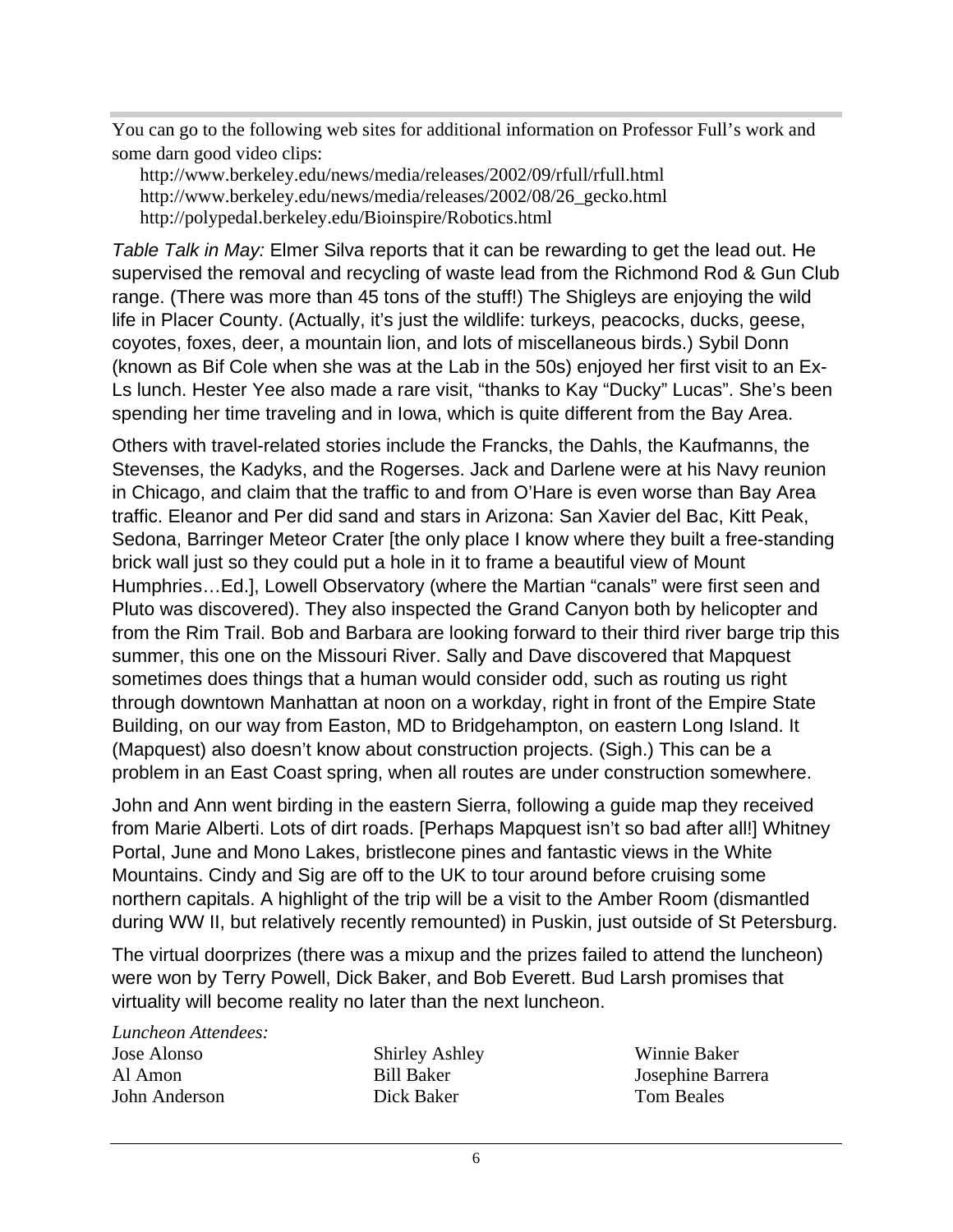Bill Bigelow Gene & Myrna Binnall Bob & Elizabeth Birge Stan Boyle Dick Burleigh & guest Edith Goldstien Geores & Katie Clevenger Buttner Winifred Corniea Per & Eleanor Dahl Janis & Ned Dairiki Sibyl Donn Andy DuBois Robert & Judy Everett Warren & Averil Faust Jack & Darlene Franck Bob Fulton Bill Gilbert

Lee Glasgow Abe & Marjorie Glicksman & guests Don & Bert Miller Jim Haley Inge Henle Nylan Jeung Muriel Johnston John & Ann Kadyk Robert & Barbara Kaufmann Spencer & Mary Knoll Ralph Kujala Bud Larsh Branko Leskovar Ken Lou Katherine Lucas & guest Hester Yee

Jo & Ed Lundberg Don & Jean Lundgren Fritz & June Marg Bob Meuser Bob Miller Terry Powell Ken Mirk Bob Mortiboy Fred Perry Don Prestella Sig & Cindy Rogers Doug & Claire Shigley Elmer Silva Dave & Sally Stevens Dick Wolgast Speaker Robert Full

#### **Editor's Note**

Table Talk wasn't quite the roaring success at the May lunch as in February. But we'll keep at it for a while longer, anyway. If you can't attend lunch and have anything you'd like to say to the membership, send it along. If it's not scurrilous, obscene, or a blatant sales pitch, we'll print it. Please note that the masthead has been modestly redesigned to allow inclusion of the names of Ex-Ls life members. (Life membership is conferred by the Board for enduring meritorious service to the organization.) Also note that the fish choice for the August lunch will be salmon rather than sole. Letters, articles, and ideas for articles may be submitted via e-mail (david\_stevens@comcast.net or stevens@lmi.net) or snail-mail to Dave Stevens, 1107 Amador Ave, Berkeley, CA 94707, or even telephone (510-524-2904). *NOTE: The deadline for newsletter submittals is 10 days after the preceding Board meeting. See the back page for meeting dates.*

dfs

#### **Vale atque ave**

As this issue is being constructed, the Lab is in some sense between directors. Right after giving his final "State of the Lab" address (see the June 25 issue of the *Berkeley Lab View*), outgoing director Chuck Shank set out for Hawaii as a participant in the 2004 Pacific Cup race (on Wednesday, July 7, Chuck's boat *First Light* was about in the middle of the pack in Division A), while incoming director Steven Chu was house-hunting in Berkeley in anticipation of his August 1 "phase transition". Dr. Chu's career has been bi-coastal, beginning in New York (Brooklyn and Rochester), and including stints at Bell Labs (where his boss for a while was Charles Shank) and Stanford. Along the way, there was graduate work at UCB and the Laboratory (88-inch cyclotron and Hilac), so that despite his 17 years at Stanford he can—and did—say that coming to the Lab "actually feels like a home-coming." Welcome home, Dr. Chu.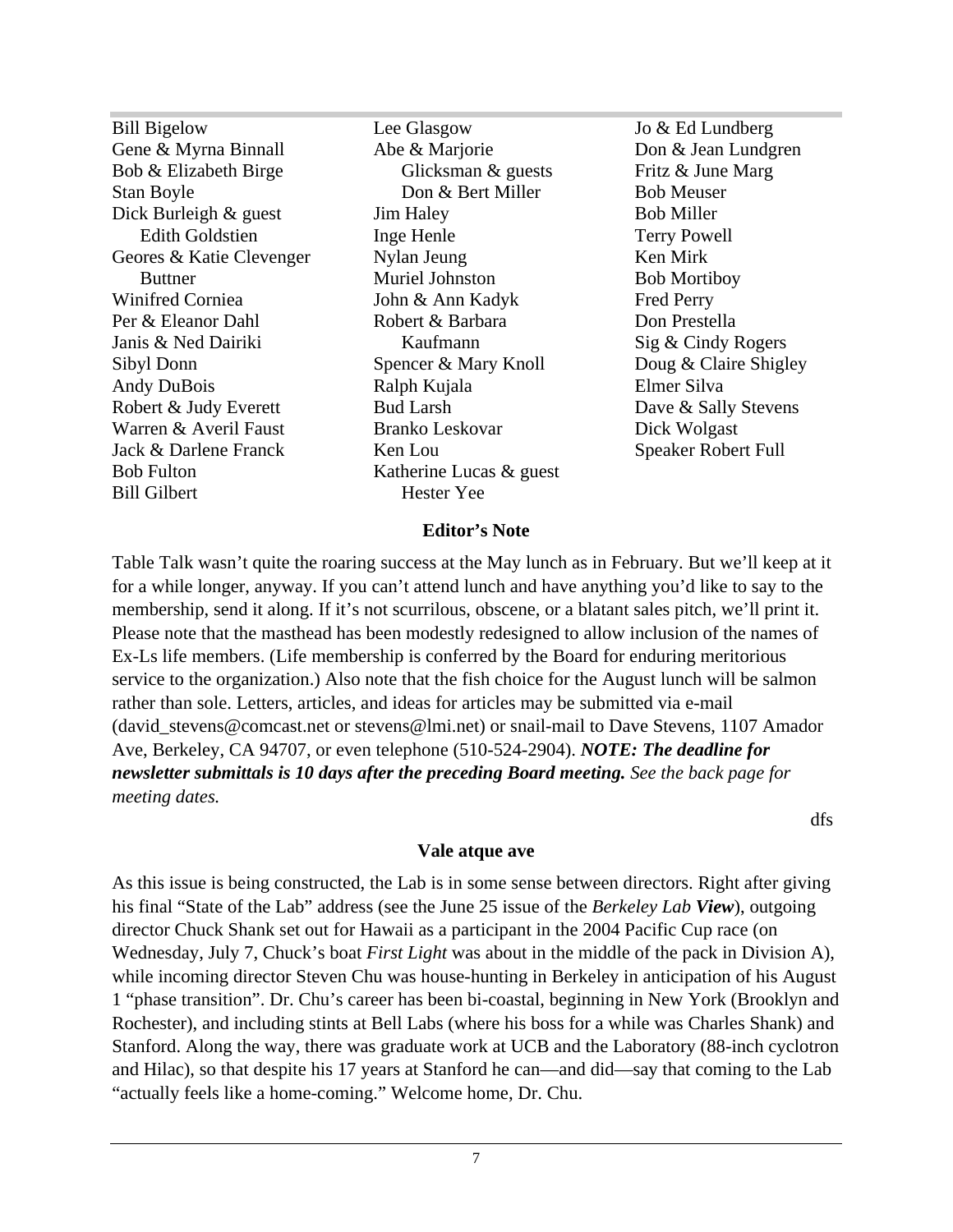#### *Berkeley Lab View* **available**

All members of Ex-Ls are entitled to receive a complimentary copy of the *Berkeley Lab View*, the newsletter that looks a great deal like the *Currents* used to look, but is less concerned with the Lab calendar. (That function has been taken over by the Lab's daily e-mail.) If you have not been receiving the View—and would like to do so—please contact the Lab's Community Relations Office, 415-486-7292.

#### **Requiem for a Crane Ken Lou**

"Gone, But Not Forgotten: Removal of historic Bevatron High Bay completed." That was the headline in the April 2, 2004 issue of the Berkeley Lab View for the laudatory article on the demolition of the Bevatron's EPB (External Proton Beam) Hall. I would like to turn the pages of history back still further, to the beginning of that structure, relying entirely on my memories from a more-than-twenty-year intimate working association with the Bevatron/Bevalac complex.

Because the EBP Hall was sited directly on non-engineered landfill over Blackberry Canyon, some of the foundation piles had to go down about 120 ft. to reach strata good enough to satisfy the geologists and structural engineers. That was a relatively straightforward problem compared to the problems posed by the necessity to connect the rectangular form of the Hall to the circular form of the Bevatron's Building 51 at an unconventional angle dictated by the line of the principal external proton beam as it emerged from the wall of the Bldg. 51 annex. (The beam, which determined the axis of the Hall, was more nearly tangential to the curve of the Bevatron than radial.) Furthermore, we had learned during the set-up of the early experimental beamlines that we had to minimize structural supports in the Hall to the greatest extent possible, because columns were unfailingly in the path of the desired beamline or some large magnet or the necessary shielding or detection equipment. So the Hall had no interior columns: only widelyspaced exterior columns with long-span roof trusses. (See the drawing below.)

An even more intriguing problem was the overhead crane necessary to transport beamline components such as 30-ton magnets, concrete shielding blocks, detectors, etc. to various locations throughout the Hall. Walt Hartsough proposed a uniquely innovative curved crane that would follow and hug the curved exterior wall of the Bldg. 51 annex. When he presented the proposed crane to the Directors, they were skeptical, to say the least, even though he demonstrated its stability with a simple model. (It was a bit too radical, it seems, even for people on the forefront of science.) However, the crane builder came up with a compromise design: a long beefy straight girder with a curved beam attached to carry the curved tracks which in turn carried the trolley with its lifting hooks, the various mechanisms, and the operator's cab. The odd angle of the Hall required that the straight girder be skewed, and not normal to the column line, as would be the case with any conventional self-respecting crane, but this was found to be acceptable, and the resulting design was implemented.

I was fortunate enough to be on hand the weekend day the main assembly was being lifted into place on the rails in the framed (but not yet enclosed) Hall. When I read the View article I had to search my archives to find the slides of that event and put them through my projector and wallow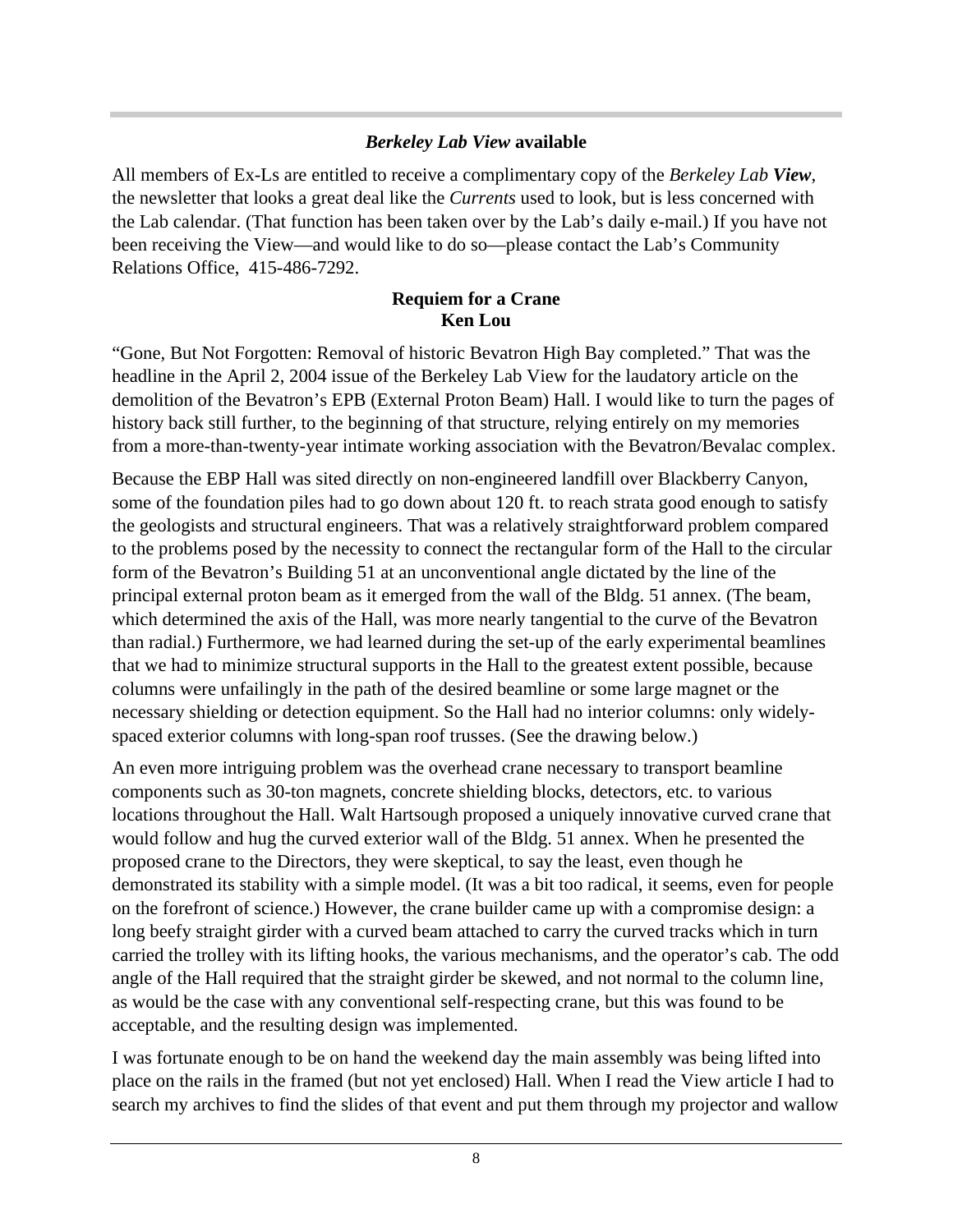in nostalgia. I had never ceased being fascinated by the movements of that crane as it traversed the Hall. Bird watchers may be thrilled by birds in flight, but for me that unconventional and outlandish crane rolling the length of the Hall was a sight unreal enough to leave any viewer questioning his or her eyes. That skewed behemoth moving along was sure to call to mind a crab scrambling sideways. In all my years with the Bevatron/Bevalac, the rumbling of that crane rolling along always stopped me in my tracks to look up and experience a momentary wonderment at the sight of it slanting its way against the backdrop of the very normal roof framing.

And now it is no more.



 [We apologize if you have trouble reading the diagram. It's a 1971 ME Department experimental status diagram, and never expected to be published in the Ex-Press. Ken added the outline of the crane and the walls of the EPB Hall. dfs]

# **CUCRA Travel Interest Group**

If you are interested in travel opportunities that might not be generally available, you should contact the CUCRA Travel Interest Group. (CUCRA is the Council of University of California Retiree Associations, of which the Ex-Ls is a member.) Their current offering is a 20-day tour of Australia and New Zealand. You may get specific information on this trip, or on the group in general, from Rosemary Norling (Rnorling@ ucsd.edu).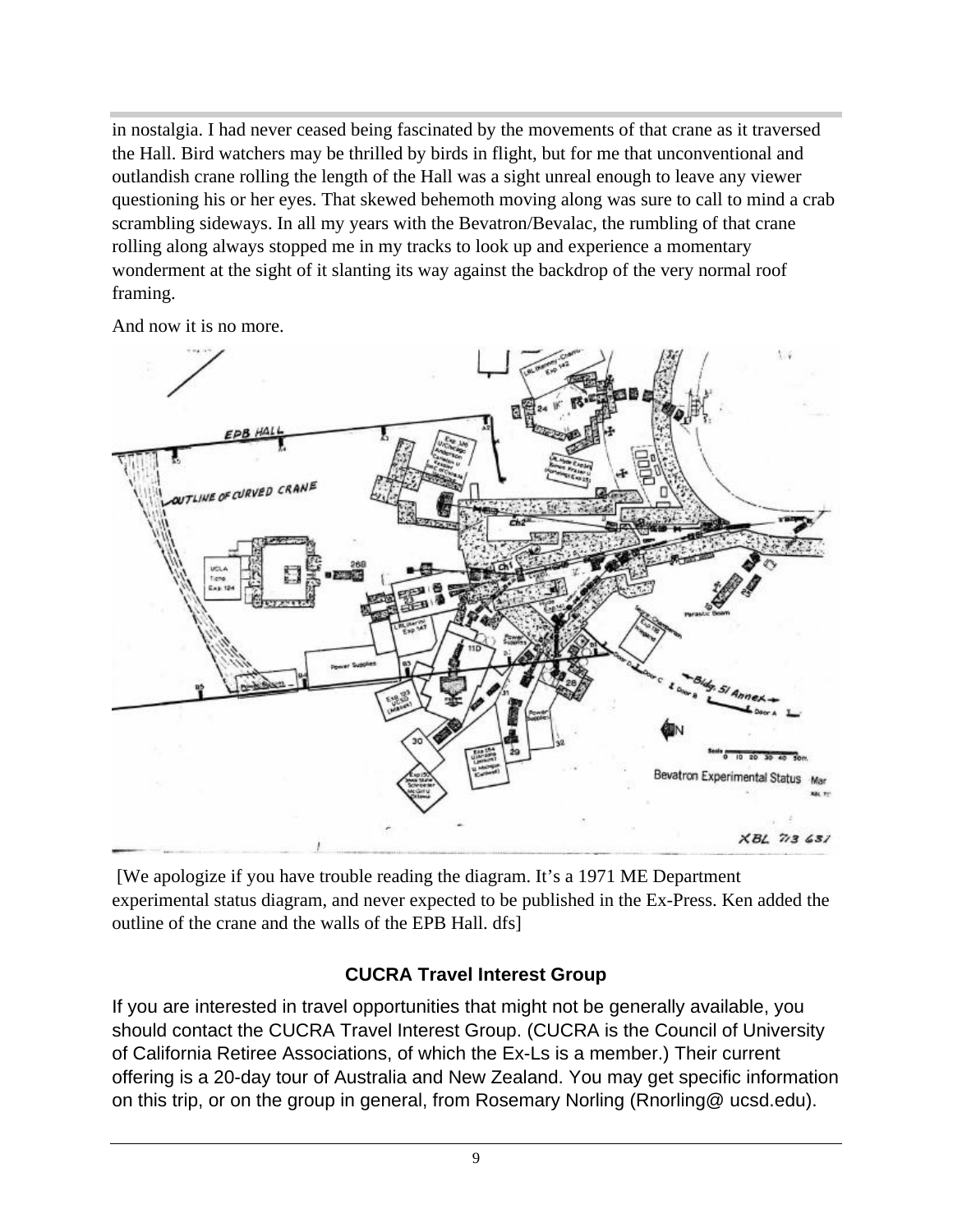# **Luncheon Logistics**

Thanks to Maxine Adams and Myrna Binnall, who have volunteered to help with luncheon registration. We could use additional volunteers. This need not be a lifetime commitment: If we can develop a cadre of folks willing to help, nobody would have to work more than once a year. If you are interested, just show up a little early and volunteer. (No experience necessary; a ready smile is the most important qualification for the job.)

## **Improved access to the Ex-Ls website**

You can now reach the Ex-Ls website through two routes on the A-Z Listing on LBNL's home page: at the A-Z page, click on E; the Ex-L link is near the bottom of the list, or click on R and look for "Retirement Group: Ex-Ls Homepage"). You can also connect directly through www.lbl.gov/ex-L-express. If you haven't already done so, check it out.

# **Position of Activities Coordinator is still vacant**

We are still looking for someone to act as Activities Coordinator. For the most part, this involves negotiating the annual renewal of our contract with Spenger's plus working with the Spenger's staff and Treasurer Bud Larsh to coordinate the individual luncheons. Please see Sig Rogers or Gene Binnall if you are interested.

# **New-member introductory offer**

The Board has approved an introductory offer for new members: The organization will absorb the dues for the balance of the calendar year in which a new member joins. (This does not extend to the luncheon cost, however; the new member will still have to pay for those luncheons attended.) So if you know of former LB(N)Lers who have not yet joined Ex-Ls, you might suggest they give us a try while this munificent offer remains in effect.

# **Death of a VIP**

With all the sadness and trauma going on in the world at the moment, it is worth reflecting on the death of a very important person, which almost went unnoticed a few months ago. Larry La Prise, the man who wrote "The Hokey Pokey", died peacefully at age 93.

The most traumatic part for his family was getting him into the coffin.

They put his left leg in. Then the trouble started.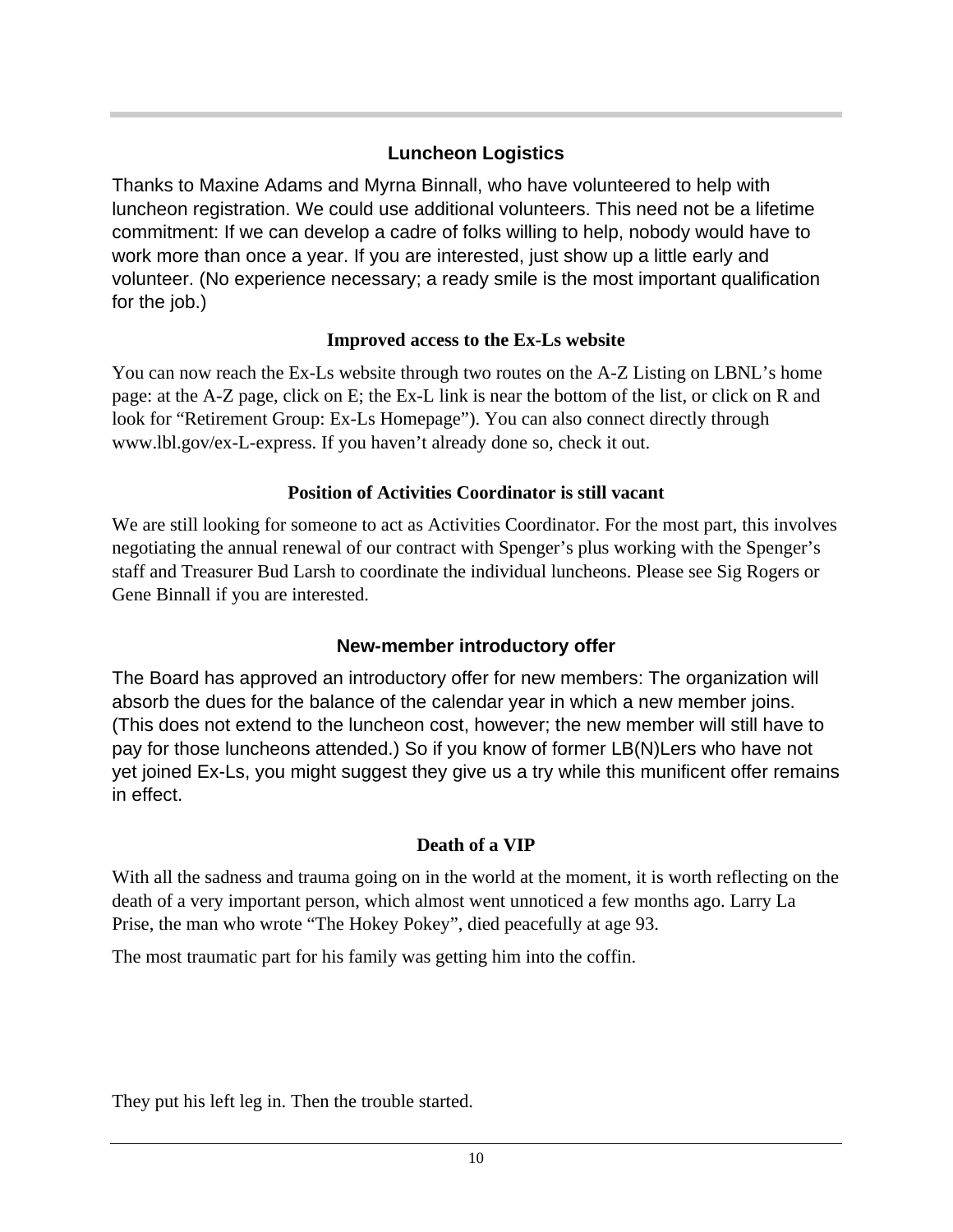#### **IN MEMORIAM**

**Kenneth E. Bregger Enola Converse-Carmen Sam Dilla**

**WELCOME NEW MEMBERS**

**Ed Lampo Donald Miller Werner Schwartz William Turner**

**If you have not already renewed your membership, or wish to become a new member, please send your check for \$12.00, and the filled out form below, to:**

#### **Bud Larsh, Treasurer 610 Devonwood Hercules, CA 94547**

If you have any questions, please call Bud Larsh, at 510-724-1202, or e-mail to AlmonLarsh2@juno.com.

|     |                  | Name:                                    |                              |
|-----|------------------|------------------------------------------|------------------------------|
|     |                  |                                          | Year Retired: ______________ |
|     |                  |                                          |                              |
|     |                  |                                          |                              |
|     |                  | <b>SEE YOU AT THE AUGUST 19 LUNCHEON</b> |                              |
| To: | <b>Bud Larsh</b> |                                          |                              |

| To: | <b>Bud Larsh</b><br><b>PO Box 5280</b><br>Hercules, CA 94547<br>Be sure to make reservations by August 13 |       |                        |
|-----|-----------------------------------------------------------------------------------------------------------|-------|------------------------|
|     | From: $\qquad \qquad$                                                                                     |       |                        |
|     | I plan to attend the EX-Ls luncheon                                                                       | \$18  | <b>PREPAID</b>         |
|     | I will bring $quest(s)$ . Name(s) of guest(s):                                                            |       |                        |
|     | <b>Beef</b> Fish<br><b>Menu Choice(s):</b>                                                                | Salad |                        |
|     | Please make check payable to EX-Ls                                                                        |       | <b>Total Enclosed:</b> |